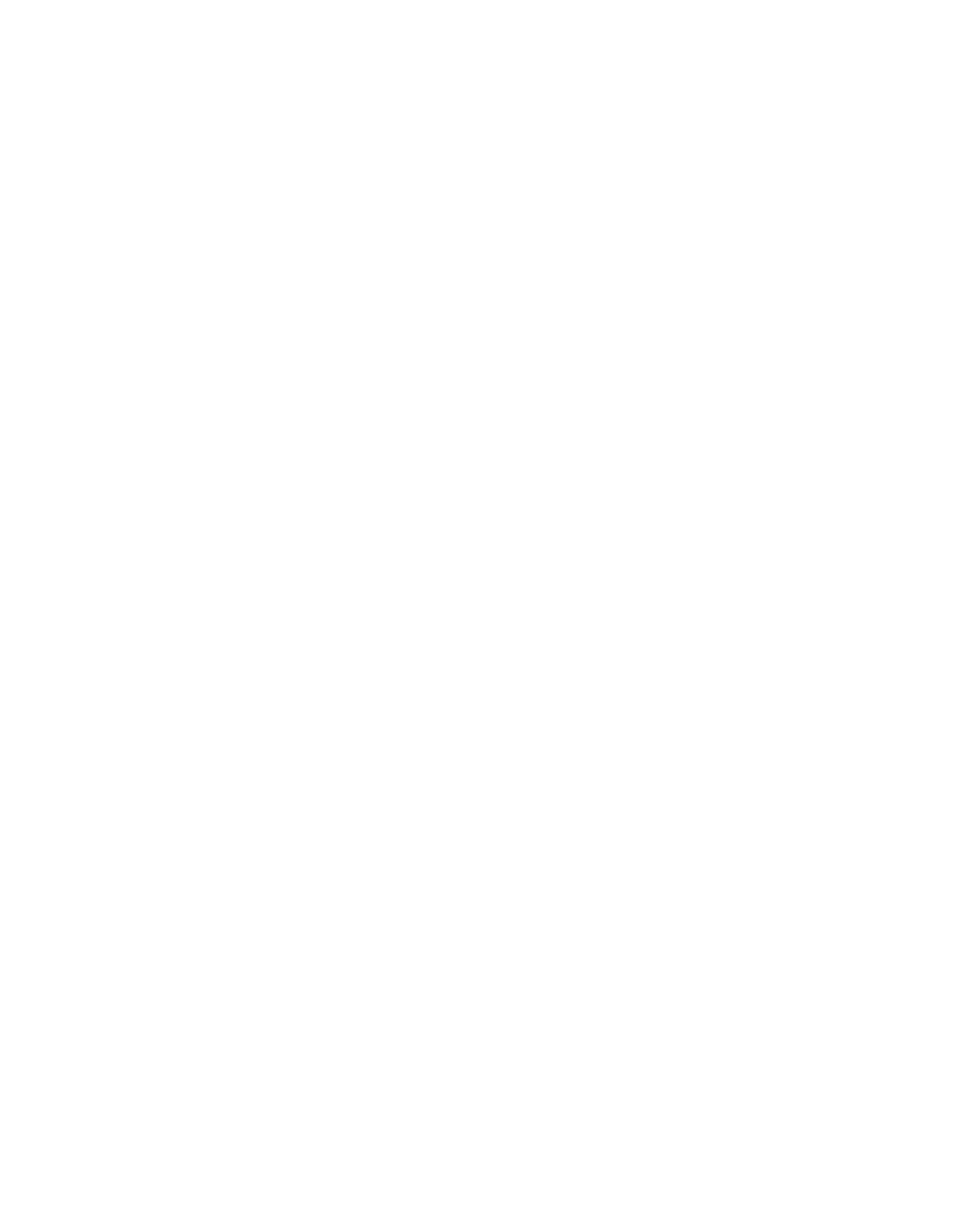

**COMMON TRAINING ALL TRAINING LEVELS INSTRUCTIONAL GUIDE**





#### **SECTION 1**

#### **EO MX02.01 – PERFORM COMMUNITY SERVICE**

Total Time: 3 sessions (9 periods) = 270 min

#### **PREPARATION**

#### **PRE-LESSON INSTRUCTIONS**

This IG supports EO MX02.01 (Perform Community Service) located in A-CR-CCP-801/PG-001, *Royal Canadian Air Cadets Proficiency Level One Qualification Standard and Plan*, Chapter 4.

Read and prepare to conduct The Five Stages of Service Learning located at Annex A.

See Examples of Community Service located at Attachment F to get an idea of what community service using the five stages of service learning might look like.

#### **PRE-LESSON ASSIGNMENT**

Nil.

#### **APPROACH**

A practical activity was chosen for this lesson as it allows the cadets to interact with their peers while providing a service to the community.

#### **INTRODUCTION**

#### **REVIEW**

Nil.

#### **OBJECTIVES**

By the end of this lesson the cadet shall have performed community service that:

- has value, purpose, and meaning;
- uses previously learned and newly acquired skills and knowledge;
- offers unique learning experiences;
- has real consequences; and
- offers a safe environment to learn, to make mistakes, and to succeed.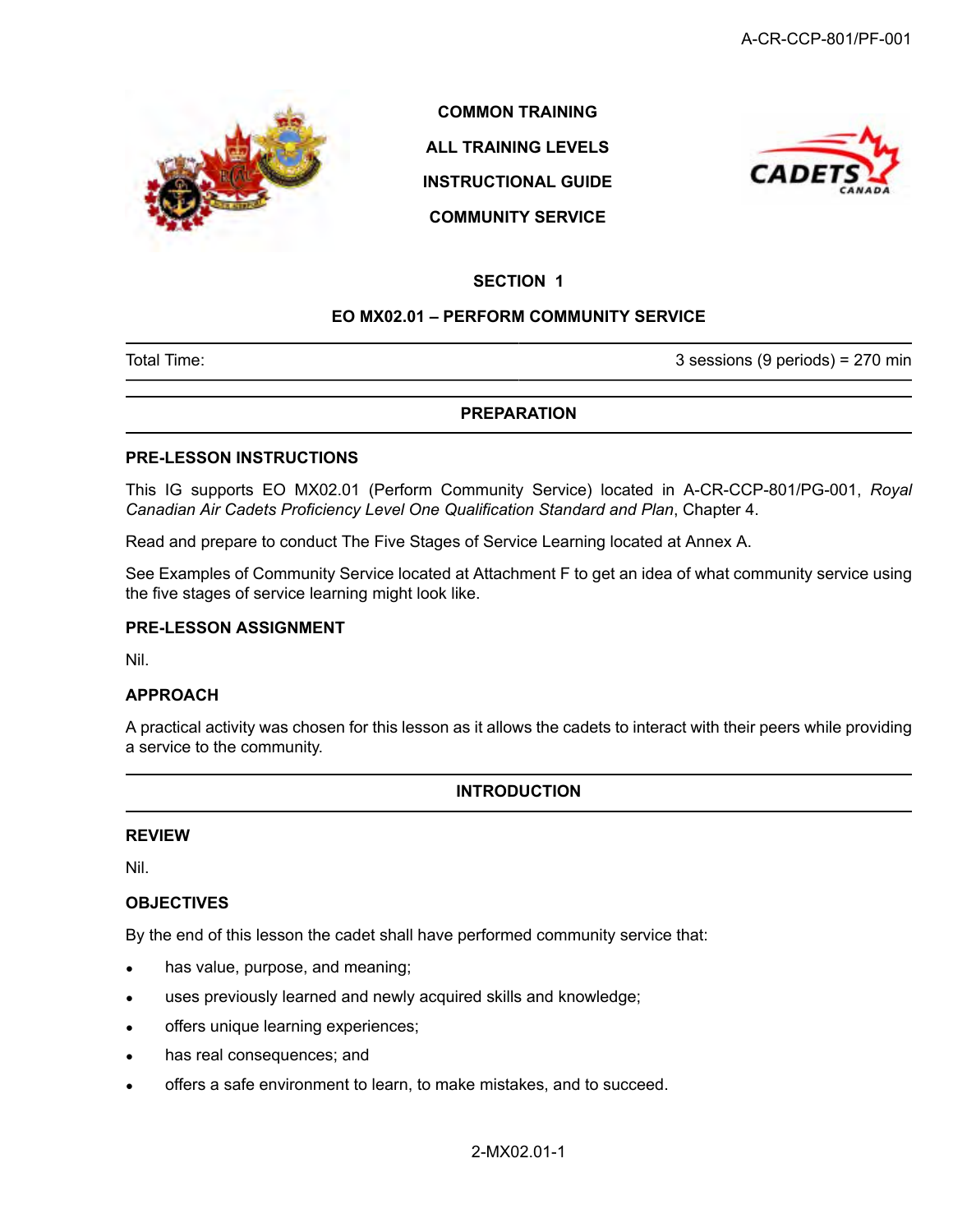#### **IMPORTANCE**

It is important for cadets to perform community service as it contributes directly to supporting part of the aim of the Cadet Program—to develop attributes of good citizenship. Through participating in all five stages of service learning, cadets recognize how participation and the ability to respond to authentic needs improves the quality of life in the community, which leads to a lifelong ethic of service and civic participation.

# **ACTIVITY** Refer to The Five Stages of Service Learning located at Annex A for more details on each stage.



Youth voice and youth choice are essential for cadet buy-in and ownership over the service learning process. To the greatest extent possible, the community service should be cadet-led.

- 1. Have the cadets complete Stage 1 of Service Leaning (Inventory and Investigation) by:
	- (a) developing a list or spreadsheet of cadet interests, skills, and talents through an activity such as:
		- (1) having cadets complete a personal inventory worksheet, such as the one located at Annex B;
		- (2) conducting a survey with the cadets; or
		- (3) interviewing cadets;
	- (b) selecting a need in the community by:
		- (1) identifying an existing program or activity that is addressing a community need;
		- (2) identifying a need in the community that has been observed; or
		- (3) receiving a request from the community for assistance in meeting a need; and
	- (c) investigating the underlying problem and validating the need by having the cadets:
		- (1) examine media, such as books, magazines, or newspapers;
		- (2) conduct interviews with people who have expertise in the subject matter;
		- (3) review past experiences;
		- (4) observe relevant situations (eg, investigating homelessness by visiting a local shelter); or
		- (5) conduct a survey with people who may have knowledge about the subject matter.
- 2. Have the cadets complete Stage 2 of Service Learning (Preparation and Planning) by developing a plan that uses the identified skills and knowledge to address, as much as possible, the underlying problem behind the community need. The Community Service Proposal at Annex C may be used to help develop the plan. The plan should:
	- (a) describe the involvement of community partners;
	- (b) define the goal of the community service;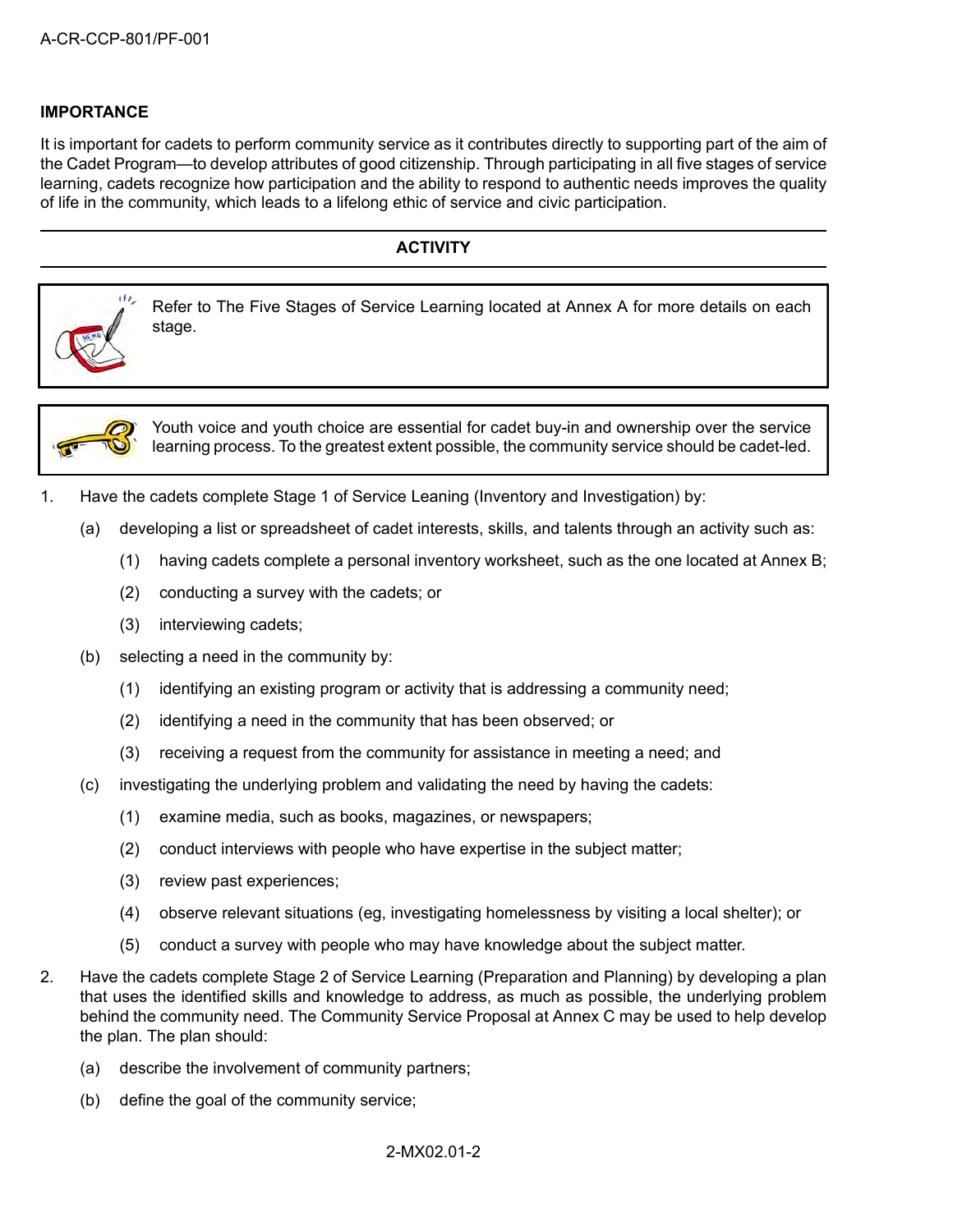- (c) describe anticipated results;
- (d) identify how to measure the effects;
- (e) identify how progress will be monitored;
- (f) define roles and responsibilities of all involved;
- (g) include a timeline for all tasks; and
- (h) identify required resources.
- 3. Have the cadets complete Stage 3 of Service Learning (Action) by completing the community service while monitoring progress using the indicators identified in Stage 2: Preparation and Planning and adapting the plan as necessary.
- 4. Have the cadets complete Stage 4 of Service Learning (Reflection) by completing an activity that places the community service within the context of themselves personally, the community directly served, and greater communities (eg, national or global), such as:
	- (a) the four square reflection tool located at Annex D,
	- (b) a journal, blog, or video blog,
	- (c) an analysis of a "day in the life" of those benefiting from the service. How has it changed? How might they feel differently?
	- (d) a piece of art that represents the community service activity, or
	- (e) another activity that provides a structured avenue for reflecting on the community service.
- 5. Have the cadets complete Stage 5 of Service Learning (Demonstration) by completing an activity that showcases what they have done and the effect it has had on themselves (such as new skills, knowledge, or understandings) and the community, such as:
	- (a) a video or photo essay,
	- (b) a letter to the editor,
	- (c) an article for local or corps / squadron media,
	- (d) a presentation or performance, or
	- (e) a public display of art.



A checklist is located at Annex E to guide cadets through the stages of Service Learning.

#### **END OF LESSON CONFIRMATION**

The cadets' participation in community service will serve as the confirmation of this lesson.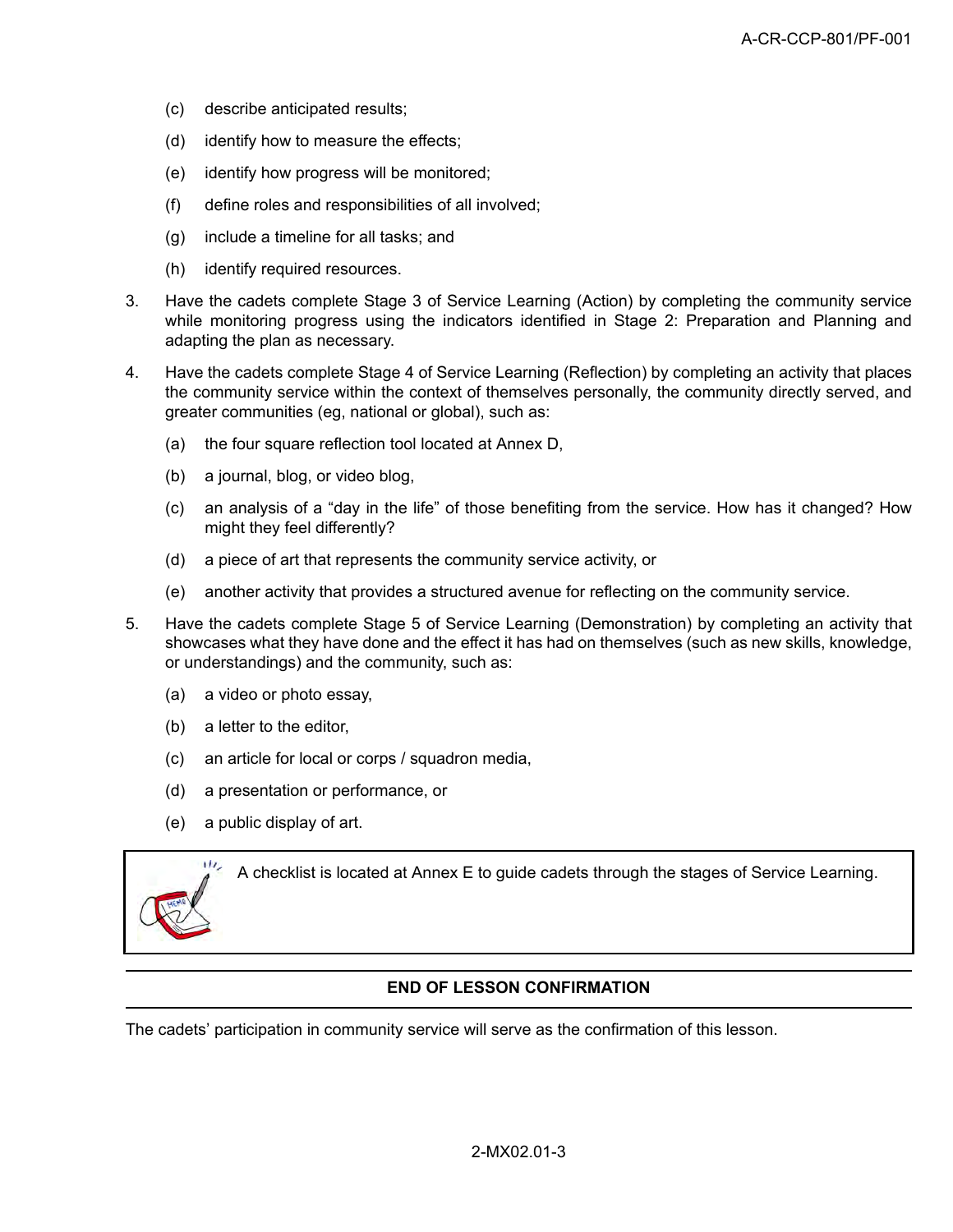#### **CONCLUSION**

#### **HOMEWORK / READING / PRACTICE**

Nil.

#### **METHOD OF EVALUATION**

Nil.

#### **CLOSING STATEMENT**

Community service not only has a positive impact on others in your community—it has a positive impact on you by developing critical thinking and problem-solving skills; growing your understanding of diverse cultures and communities; providing an opportunity to learn more about social issues and their root causes; and developing your communication, collaboration, and leadership skills. Seek out opportunities to be a good citizen by positively contributing to your community.

#### **INSTRUCTOR NOTES / REMARKS**

Youth voice is key to developing cadets as leaders. Cadets need ample opportunities to express their ideas and opinions, and to make constructive choices and see the results. Community service enables cadets to take initiative, make decisions, interact with community representatives, learn about the role of government in social issues, develop critical-thinking skills, put their ideas into action, and assess and evaluate what happened.

More than one community service activity may be chosen to complete the required training time.

If additional time is required to complete all five stages of service learning, periods from C102.01 (Perform Community Service) may be used.

The community service activity shall not have any partisan political association or support any single religious denomination or belief system.

The community service activity shall not directly benefit the corps / squadron or the sponsor.

#### **REFERENCES**

Kaye, Cathryn B. *The Complete Guide to Service Learning: Proven, Practical Ways to Engage Students in Civic Responsibility, Academic Curriculum*, & *Social Action*. Minneapolis, MN: Free Spirit Publishing Inc, 2010.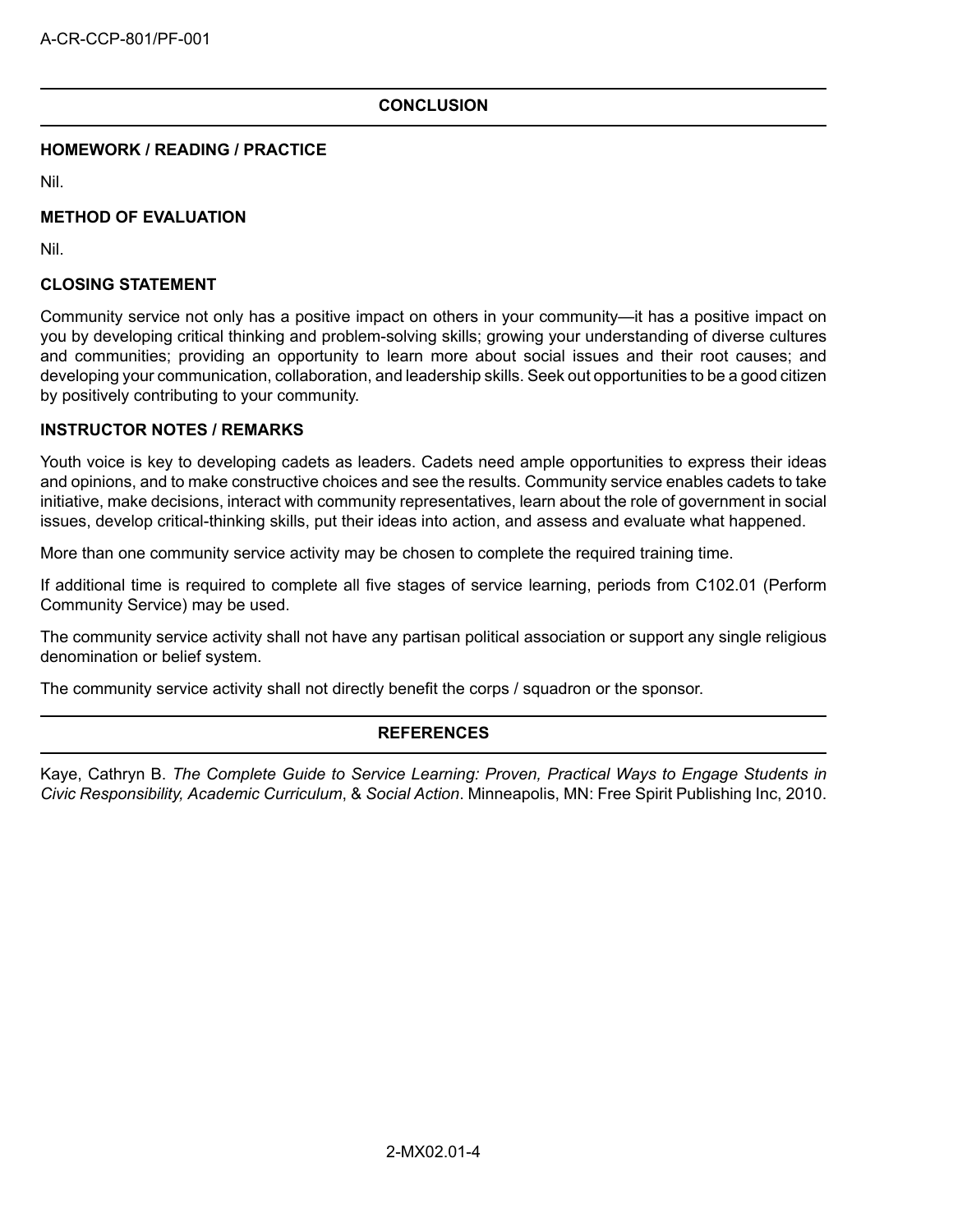# **THE FIVE STAGES OF SERVICE LEARNING**

#### **STAGE 1: INVENTORY AND INVESTIGATION**

#### **Objective**

The aim of the first stage of service learning is to select a genuine opportunity for meaningful community service by identifying a verified need in the community that appeals to the cadets' interests and which their skills and knowledge will allow them to fill.

#### **Process**

First, a personal inventory is created, identifying the skills, knowledge, and strengths of the cadets. This simple list will serve as a tool to identify the optimal manner in which the cadets can address a community need.

Second, a need in the community is identified. This may be done by:

- identifying an existing program or activity that is addressing a community need;
- observing a need in the community; and / or
- receiving a request from the community for assistance in meeting a need.

The cadets then investigate the problem and validate the need. The observable need or issue may be the manifestation or symptom of a larger problem. Where possible, the underlying problem should be the target of the community service rather than the visible need. For example, to address the need posed by litter in a park, the cadets could arrange for the installation of additional garbage cans rather than organizing patrols. This would address the underlying problem, a lack of places to put garbage, rather than the observable issue (the presence of trash).



Even if a need is identified through a request from a community member or organization, an investigation is still conducted to document, authenticate, and understand the underlying problem behind the need.

Research methods that may be used to investigate underlying problems and validate needs include:

- examining the media, such as books, magazines, and newspapers;
- conducting interviews with people who have expertise in the subject matter;
- reviewing past experiences;
- observing relevant situations (eg, investigating homelessness by visiting a local shelter); and
- conducting a survey with people who may have knowledge about the subject matter.

When the investigation is completed, the cadets will understand the extent of the need and have developed a baseline from which they may monitor progress.

#### **STAGE 2: PREPARATION AND PLANNING**

#### **Objective**

The aim of the second stage of the service learning process is to prepare the cadets to complete the service by developing a plan.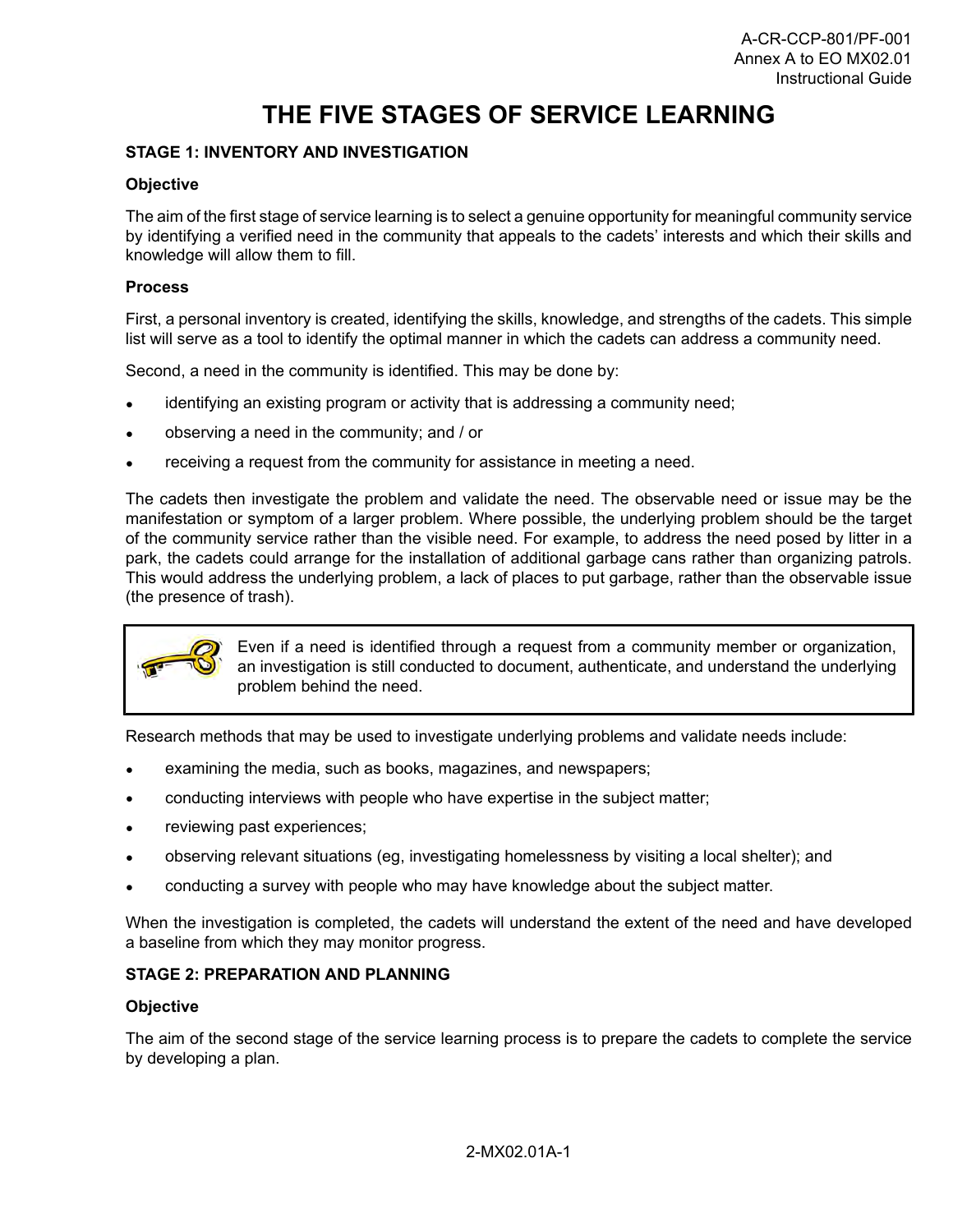#### **Process**

With guidance and support from their supervisor, cadets:

- draw upon previously acquired skills and knowledge;
- acquire new information through varied, engaging means and methods;
- collaborate with community partners;
- develop a plan;
- become ready to provide meaningful community service;
- articulate roles and responsibilities of all involved; and
- define realistic parameters for implementation.



Communicating with stakeholders (those who will be affected by the community service activity) and building partnerships with other community organizations (governments, businesses, community groups, etc.) are key to the success of the community service activity. For example, if cadets are interested in beautifying a local park, they will need to make contacts with the municipality and park users.

#### **STAGE 3: ACTION**

#### **Objective**

In this stage, the community service is conducted.

#### **Process**

While conducting the community service, it is important that the cadets monitor progress towards the objectives, conduct more research as needed, and alter the plan as required.

#### **STAGE 4: REFLECTION**



Stage 4: Reflection may occur both during and after implementation of the community service activity. Reflection during the activity may reveal better ways to complete the community service or a new focus.

#### **Objective**

The aim of the fourth stage is to place the service learning experience in the context of the cadets, the community, and the global community.

#### **Process**

Through reflection activities such as discussion, journaling, and worksheets, cadets:

- describe what happened;
- examine the difference made;
- discuss thoughts and feelings;
- consider project improvements;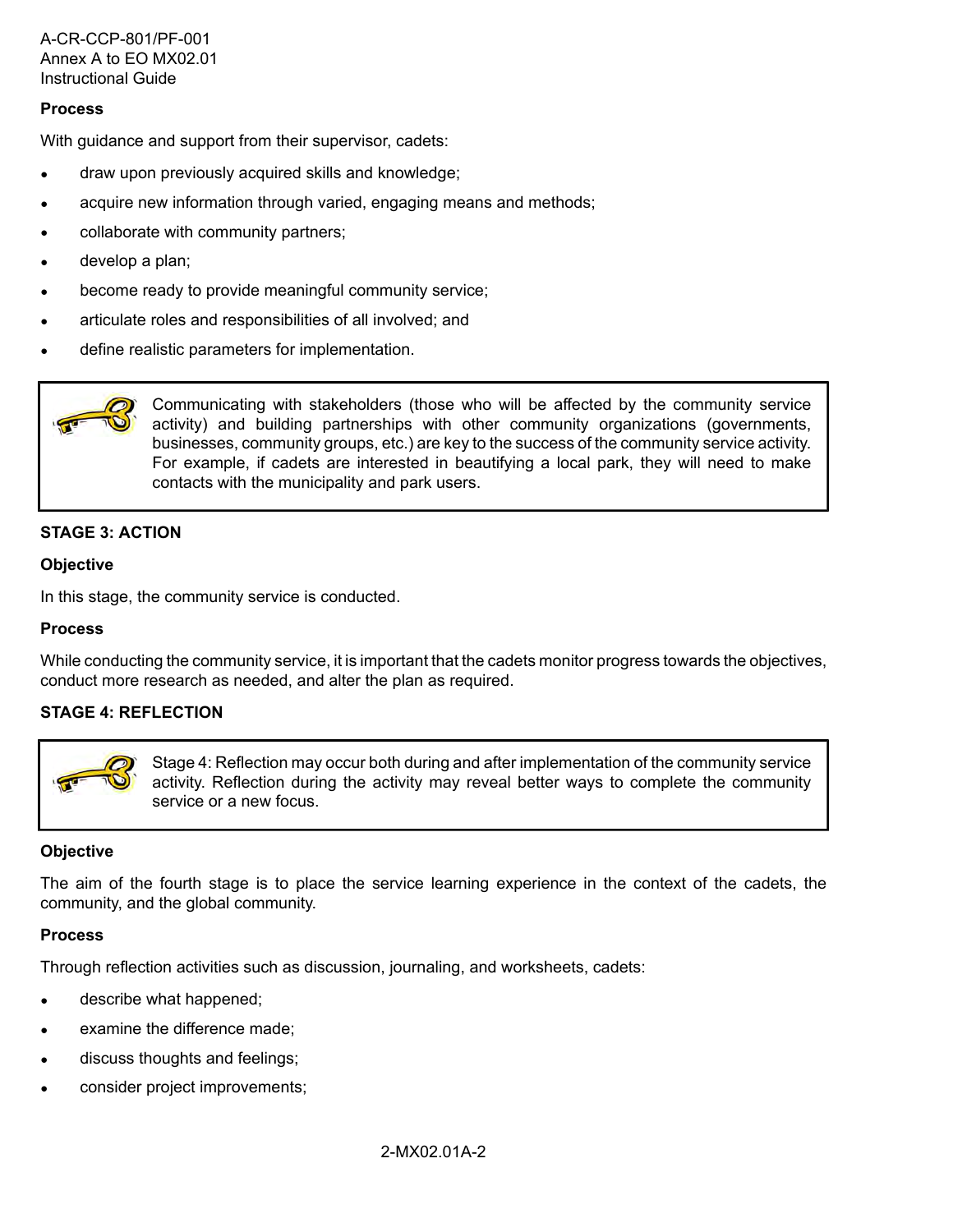- generate ideas and identify questions; and
- receive feedback.

Reflection is integral to service learning. During the reflection stage, cadets link learning and experience with personal growth and awareness. When cadets reflect on their experiences during community service activities, they consider how the knowledge, experience and skills gained relate to their own lives and communities and begin to understand the purpose of their engagement.

Since people naturally reflect in different ways, more cadets will be engaged by allowing a variety of reflection methods. Examples of reflection activities include art, music, role play, journals, sculpture, drama, worksheets, photographs, and discussion.



Regardless of the reflection activity chosen, some questions that can be posed to the cadets to assist them with reflection include:

- What did the experience remind you of?
- What did you learn that you didn't know before?
- How did you feel being at the service site? How did your feelings change from when you first arrived to when you left?
- How did you make a difference today?
- Five years from now, what do you think you will remember about this experience?
- What can we all do to make our time and efforts have a bigger impact?

#### **STAGE 5: DEMONSTRATION**

#### **Objective**

The aim of the final stage of the service learning model is to showcase what the cadets have done and the effect it has had on them and the community.

#### **Process**

Demonstration is the stage of the Community Service Model where cadets showcase what they have done and the effect it has had on them and the community.

Presenting what they have learned allows cadets to teach others while also identifying and acknowledging to themselves what they have learned and how they learned it. When cadets tell others about what they have done and the impact of their actions, it re-enforces the intrinsic value of community service.



Demonstrations need to be cadet-led with supervisor guidance and support to be effective. If cadets do not feel they are in control of the product they are creating, they will not apply their full efforts to complete it.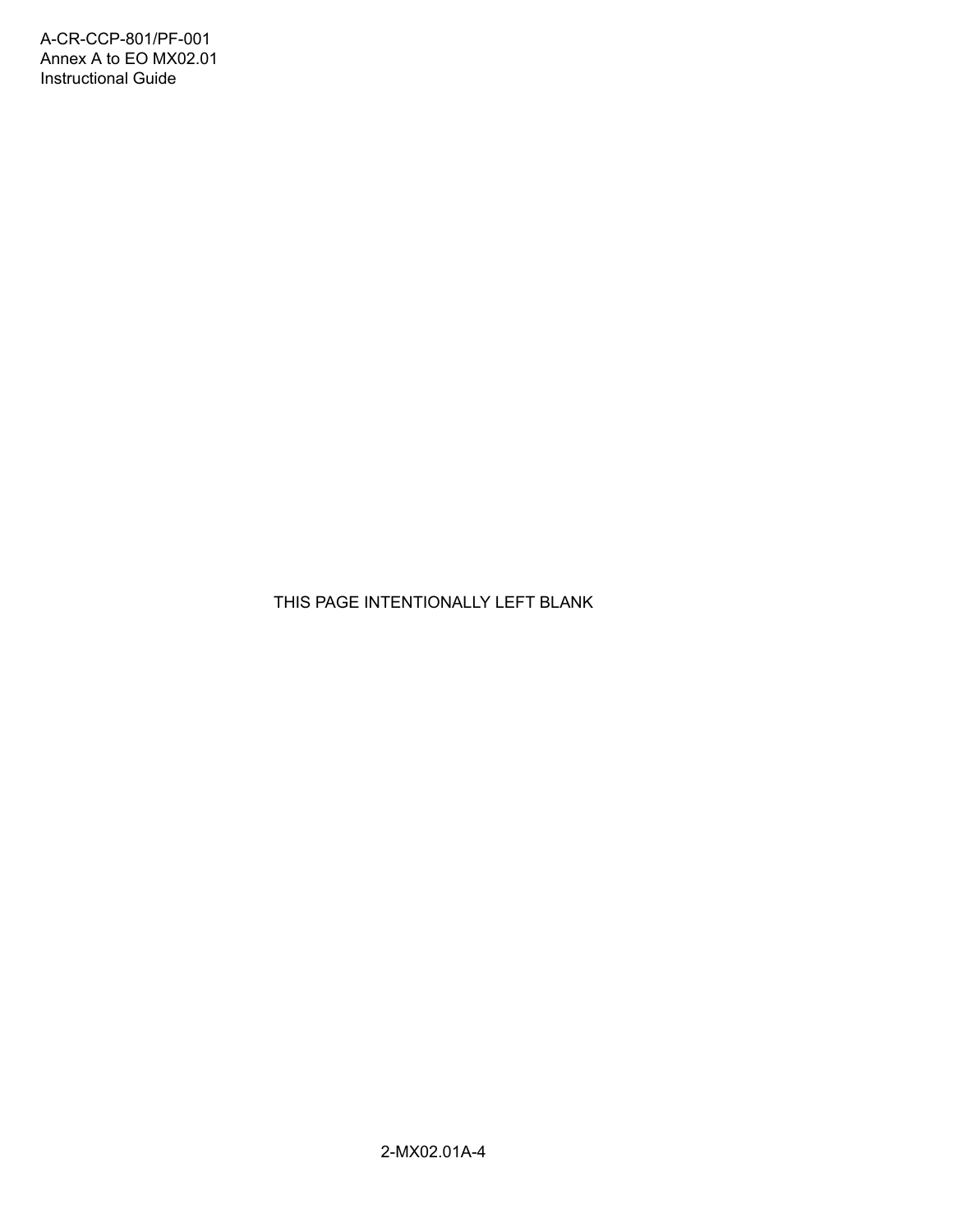# **PERSONAL INVENTORY**

**Interests** are what you like to think about and what you would like to know more about—for example, outer space, popular music, or a historical event like a world war. Are you interested in animals, movies, mysteries, or visiting faraway places? Do you collect anything?

I like to learn and think about . . .

**Skills** have to do with things you like to do or that you do easily or well. Do you have an activity you especially like? Do you sing, play the saxophone, or study ballet? Do you know more than one language? Can you cook? Do you have a garden? Do you prefer to paint pictures or play soccer? Do you have any special computer abilities?

I can . . .

**Knowledge** sets are what you know and understand well. Do you have a favourite subject in school? What do you like to read about in your spare time?

I know about . . .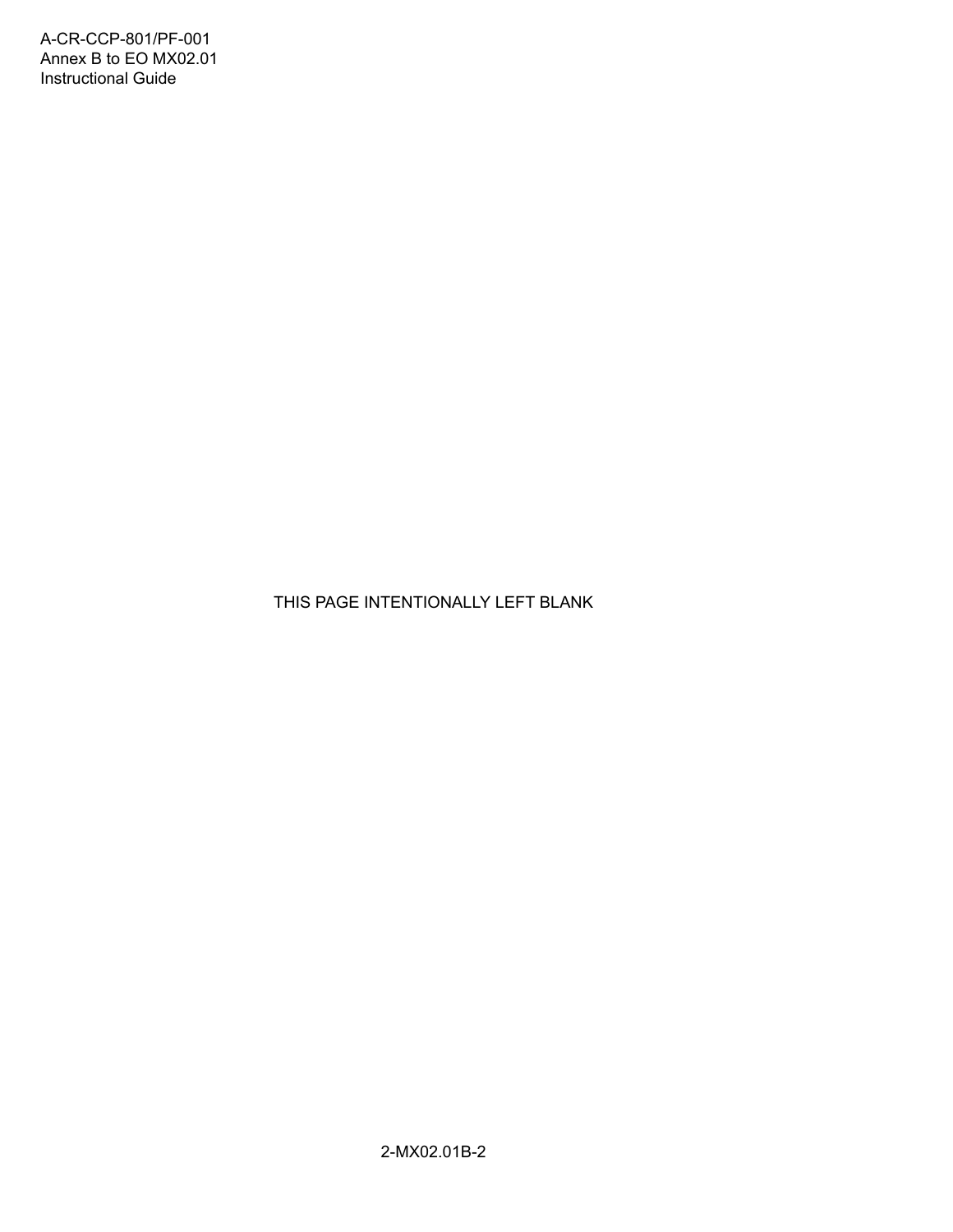### **COMMUNITY SERVICE PROPOSAL**

| Phone: _______________________                  | Fax: New York Street, New York Street, New York Street, New York Street, New York Street, New York Street, New<br>Email: ___________________________ |  |
|-------------------------------------------------|------------------------------------------------------------------------------------------------------------------------------------------------------|--|
| Project name: _________________________________ |                                                                                                                                                      |  |

Need-Why this plan is needed:

Purpose-How this plan will help:

Participation-Who will help and what they will do:

- Cadets:  $\bullet$
- Staff:  $\bullet$
- Organizations or groups:

Outcomes-What we expect to happen as a result of our work:

How we will check outcomes—What evidence we will collect and how we will use it:

Resources-What we need to get the job done, such as supplies (itemize on back):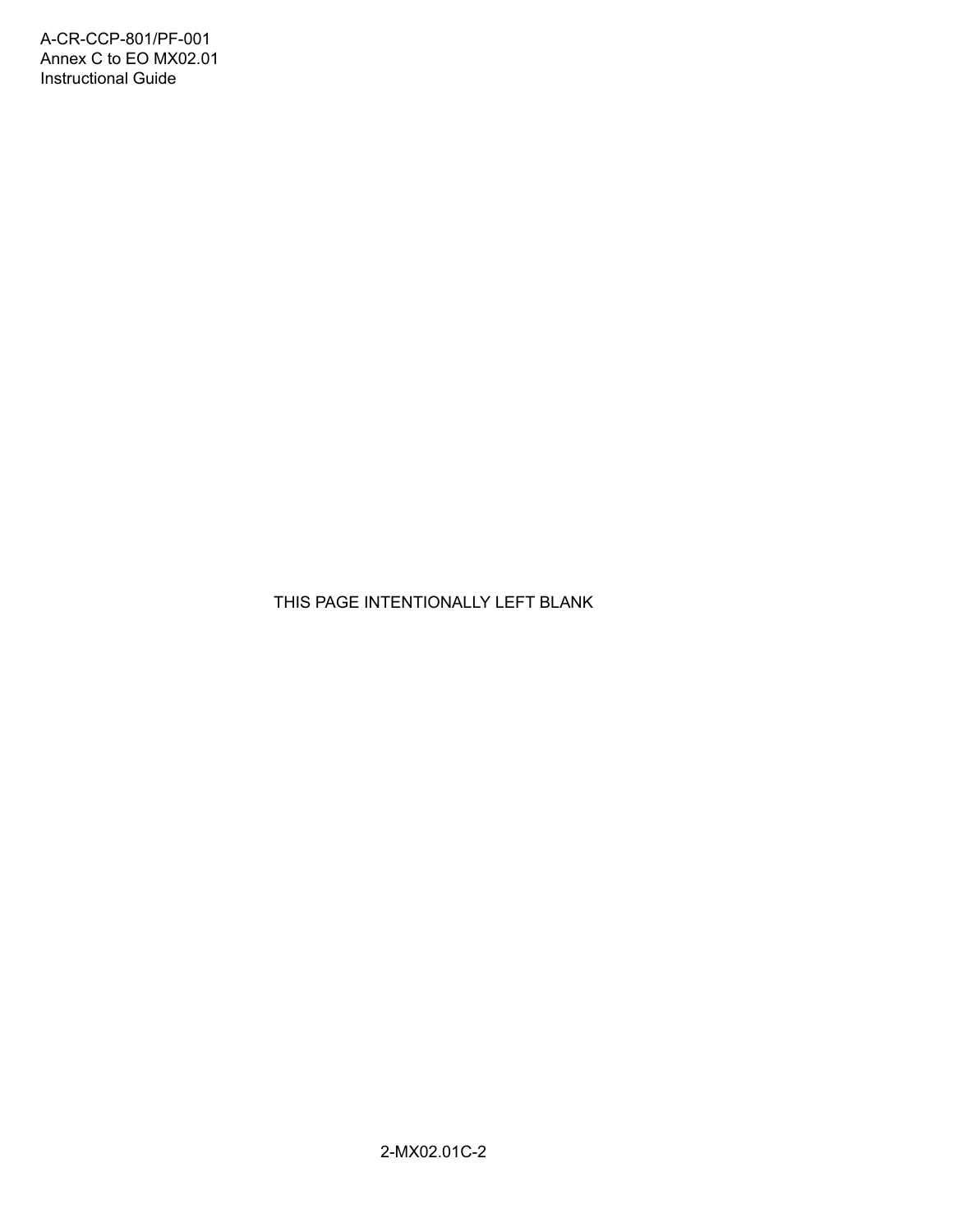# **FOUR SQUARE REFLECTION TOOL**

| <b>What happened?</b> | How do I feel?    |
|-----------------------|-------------------|
|                       |                   |
|                       |                   |
|                       |                   |
|                       |                   |
|                       |                   |
|                       |                   |
|                       |                   |
|                       |                   |
|                       |                   |
|                       |                   |
|                       |                   |
|                       |                   |
|                       |                   |
|                       |                   |
|                       |                   |
|                       |                   |
|                       |                   |
|                       |                   |
| Ideas?                | <b>Questions?</b> |
|                       |                   |
|                       |                   |
|                       |                   |
|                       |                   |
|                       |                   |
|                       |                   |
|                       |                   |
|                       |                   |
|                       |                   |
|                       |                   |
|                       |                   |
|                       |                   |
|                       |                   |
|                       |                   |
|                       |                   |
|                       |                   |
|                       |                   |
|                       |                   |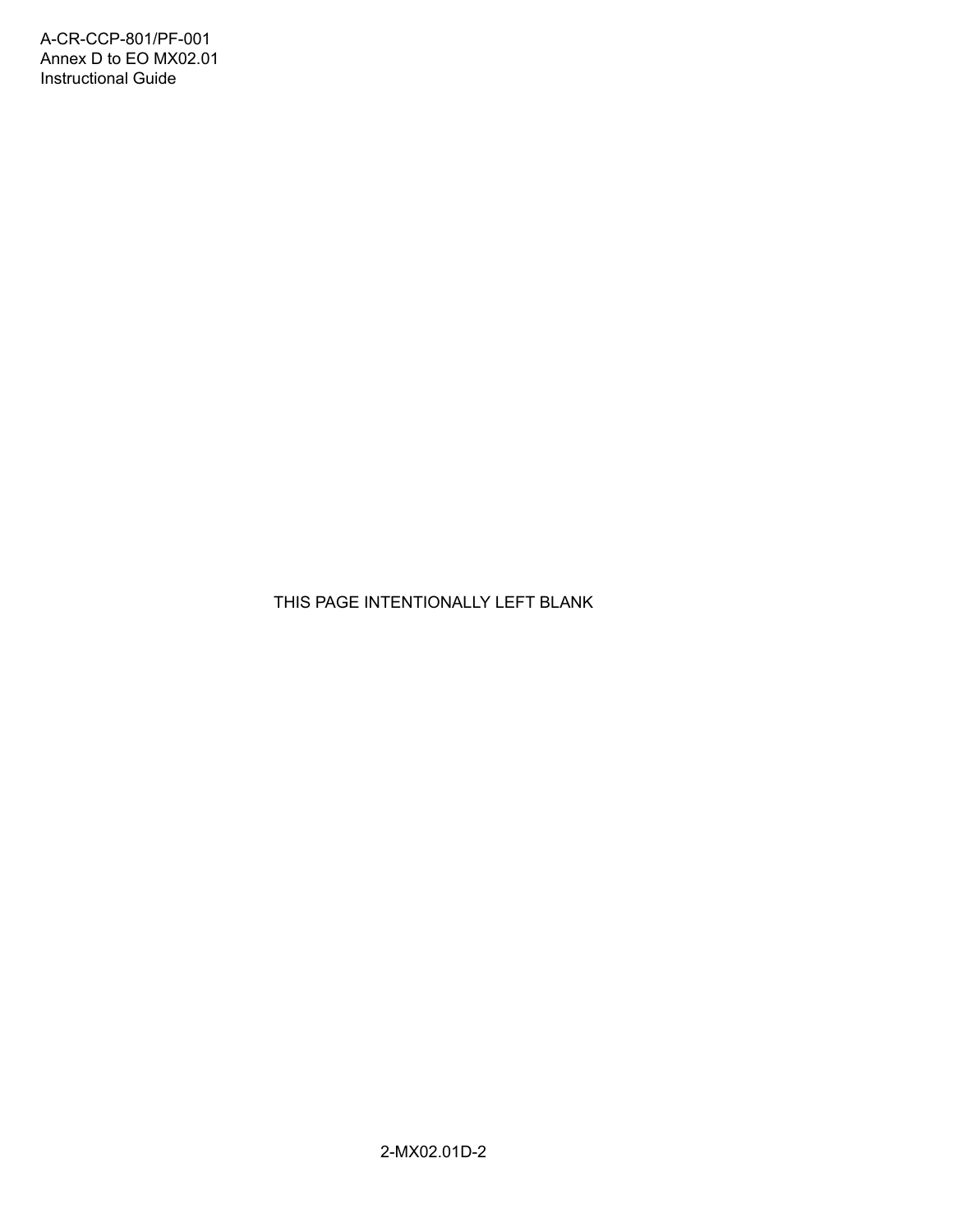# **COMMUNITY SERVICE CHECKLIST**

| Inventory and<br>Investigation | Identify skills and interests                                | П                        |
|--------------------------------|--------------------------------------------------------------|--------------------------|
|                                | Identify a community need to address                         |                          |
|                                | Investigate the underlying problem                           |                          |
|                                | Identify potential community partners                        |                          |
| Preparation<br>and Planning    | Collaborate with community partners                          |                          |
|                                | Define the goal of the community service                     |                          |
|                                | Describe anticipated results                                 | $\Box$                   |
|                                | Identify how to measure the effects of the community service |                          |
|                                | Identify how progress will be monitored                      |                          |
|                                | Define roles and responsibilities of all involved            |                          |
|                                | Create a timeline for all tasks                              | $\Box$                   |
|                                | Identify required resources                                  |                          |
|                                | Create a budget if required                                  |                          |
| Action                         | Monitor progress                                             | $\Box$                   |
| Reflection                     | Describe what happened                                       | $\Box$                   |
|                                | Examine the difference made                                  | $\overline{\phantom{a}}$ |
|                                | Discuss thoughts and feelings                                |                          |
|                                | Consider activity improvements                               |                          |
|                                | Generate ideas and identify questions                        |                          |
|                                | Receive feedback                                             |                          |
| Demonstration                  | Identify an audience                                         |                          |
|                                | Identify a time and place to do the demonstration            |                          |
|                                | Create a demonstration                                       |                          |
|                                | Execute the demonstration                                    | ⊔                        |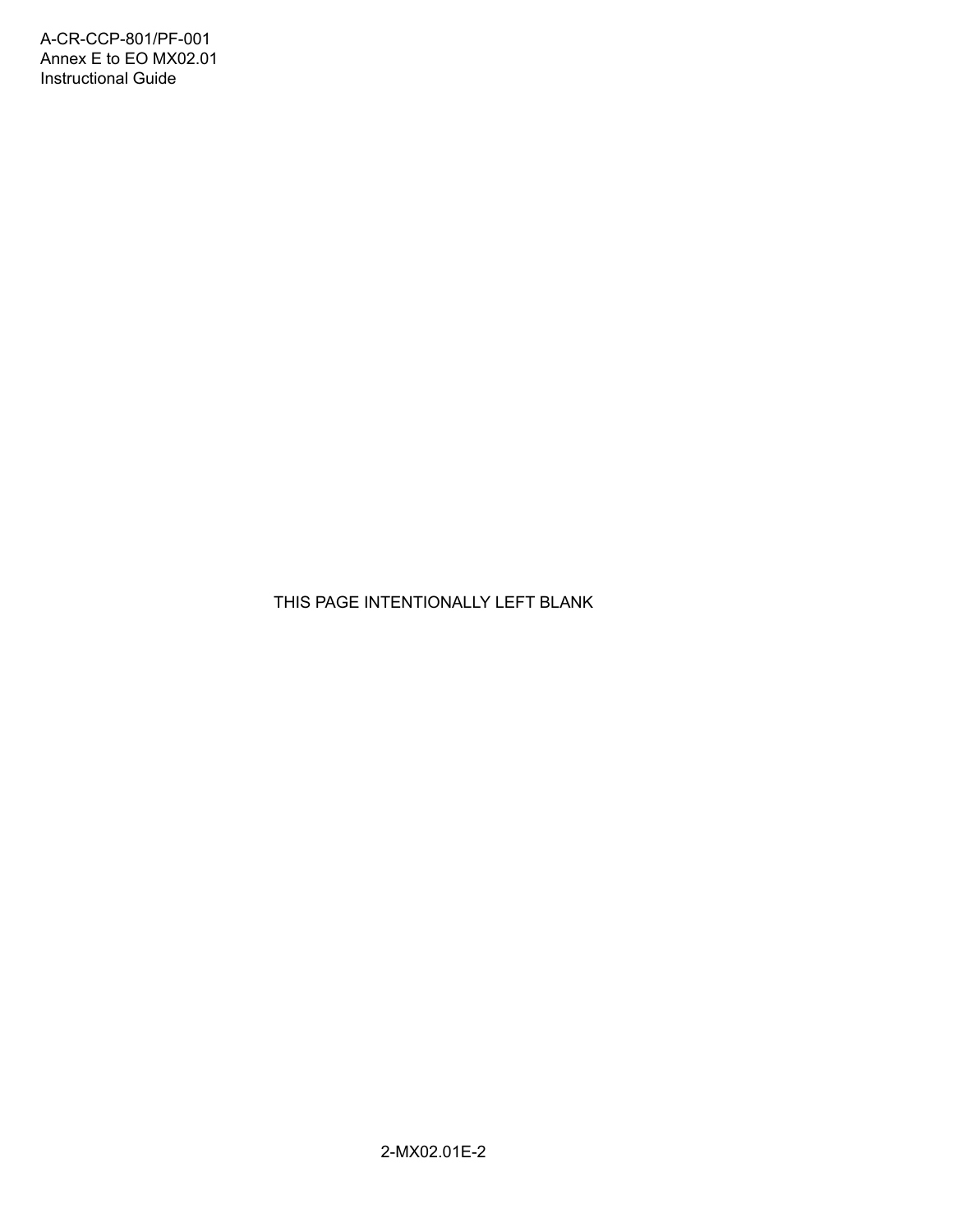# **EXAMPLES OF COMMUNITY SERVICE**

**Community Garden.** Through a survey of local residents, cadets identify the need for a community garden. The personal inventory reveals a couple of cadets with gardening experience and several more cadets who know people with gardening experience. They contact the municipality to get the required permissions to use an empty lot. Cadets do research into community gardens and form partnerships with those community members interested in having plots in the garden. Cadets plan and build the infrastructure for the community garden, including the creation of plots. They demonstrate their project by giving a joint presentation with their community partners at a municipal council meeting.

**Disabled Program.** Through the personal inventory one cadet reveals the volunteer work they do for a local disabled program and indicates a need for more volunteers. They talk about some of the things volunteers do for the program, such as organizing activities and entertainment. The cadets express interest in helping out and arrange a visit to become familiar with the program and to meet the participants, staff, and other volunteers. After their visit the cadets brainstorm some activities they can do with the program participants. After planning and executing an evening of fun activities, the cadets reflect on the impact made. Although they are proud of the impact they made for that evening, one cadet points out that the disabled program will still have a shortage of regular volunteers into the future. Cadets then decide to take their community service project one step further by creating an advertising campaign to attract more volunteers to the program.

**Food Drive.** Cadets decide to get involved with the local food drive. They contact the Food Bank, do a tour of the facility, learn about the food needs of the local community, and spend two hours organizing and sorting nonperishable food items. Cadets help the Food Bank promote the upcoming food drive by creating posters and speaking with local media. Cadets create a sign-up list for parent volunteers to drive, divide themselves into teams of three, and assign each team a geographic area to cover during the food drive. The cadets demonstrate their project by creating an article that they distribute to the local newspaper.

**Remembrance Day and Poppy Campaign.** Cadets are approached by the Royal Canadian Legion to participate in the annual Poppy Campaign and Remembrance Day ceremony. Cadets research the Royal Canadian Legion and learn about some of the initiatives it leads using the moneys raised during the Poppy Campaign, such as the creation and care of memorials. Cadets also learn the history of the poppy and how it came to be a symbol of remembrance, and invite a veteran to speak about what remembrance means to them. Cadets identify several other ways they can thank and support veterans. They create a demonstration for their Annual Ceremonial Review to make others aware of how they can get involved.

**Emergency Health Services.** A cadet living in a rural area loses his father to a heart attack. A factor in his father's death was the time it takes for medical assistance to reach his community. Cadets decide to address this problem. After brainstorming, researching, and communicating with local government and medical services, cadets come up with two ways to improve medical assistance in the community. First, they all agree to take first aid training and arrange for a first aid provider to come to the community to deliver that training. Second, they use GPS to create detailed maps of the local community for use by the ambulance services, leading to reduced response times. Some cadets reveal during the reflection activity that they see a potential future career in health services. The cadets demonstrate their accomplishments by doing a first aid display at a CO's Parade.

**Recycling Program.** Cadets identify the need for a recycling program in their community. Through their research they discover that a recycling program has not been set up in the community because the nearest recycling plant is so far as to make transportation costs prohibitive. The personal inventory indicates several of the cadets have ties to local businesses. Cadets have some discussions with local business owners and realize that the truck that regularly re-stocks the grocery store is empty when it leaves the community. Cadets contact the trucking company and arrange to have the recyclables shipped out regularly. After successfully solving this piece of the puzzle, the cadets enthusiastically go about planning, promoting, and implementing the community's recycling program. To demonstrate the project they give a presentation at a municipal council meeting.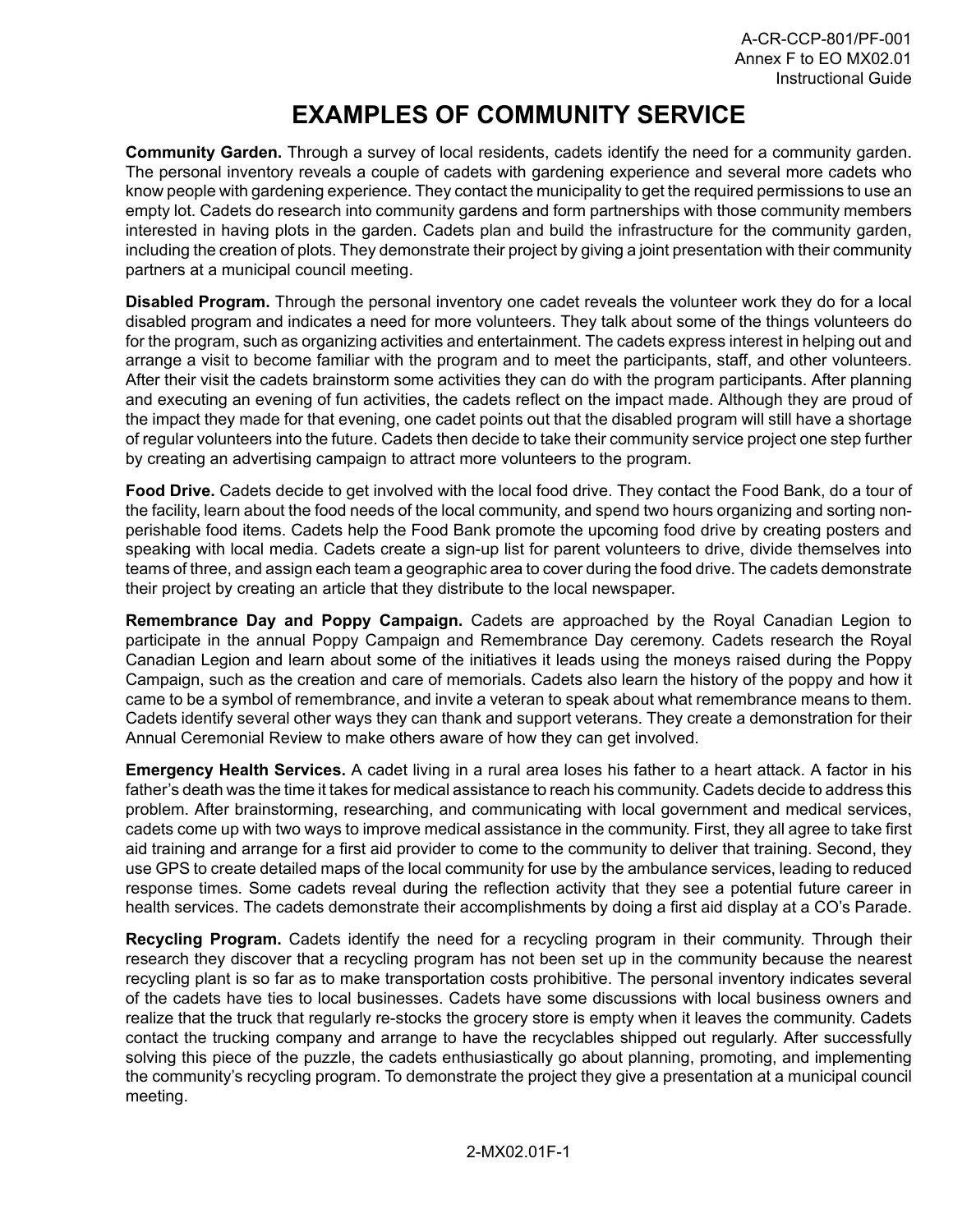A-CR-CCP-801/PF-001 Annex F to EO MX02.01 Instructional Guide

**Election.** Through their personal inventory, cadets discover a common interest in the upcoming election so they decide to get in touch with election organizers to find out how they can help. The cadets investigate the electoral process and volunteer to register voters and work the polls on election day. During reflection, the cadets discuss what it means to them to be citizens of a democratic country. This leads to discussions about refugees fleeing from countries where they are in danger and oppressed. They decide their next community service activity will be to learn about the stories of local refugees and to host a Citizenship Ceremony.

**Animal Humane Society.** Upon reviewing their personal inventory, cadets recognize many of them share an interest in the welfare of animals, so they plan a trip to the local animal humane society. After discussing the need to care for pets responsibly, cadets create a brochure called "Taking Care of Your Pet". The brochure is distributed by the humane society and, after making contacts with administration at several local schools, by the cadets who attend these schools. During the reflection activity, some cadets decide to volunteer to walk the dogs as part of their personal community service. The cadets demonstrate their project by creating a display consisting of photos of each cadet either with their pet or with an animal at the humane society. The display is posted at the humane society.